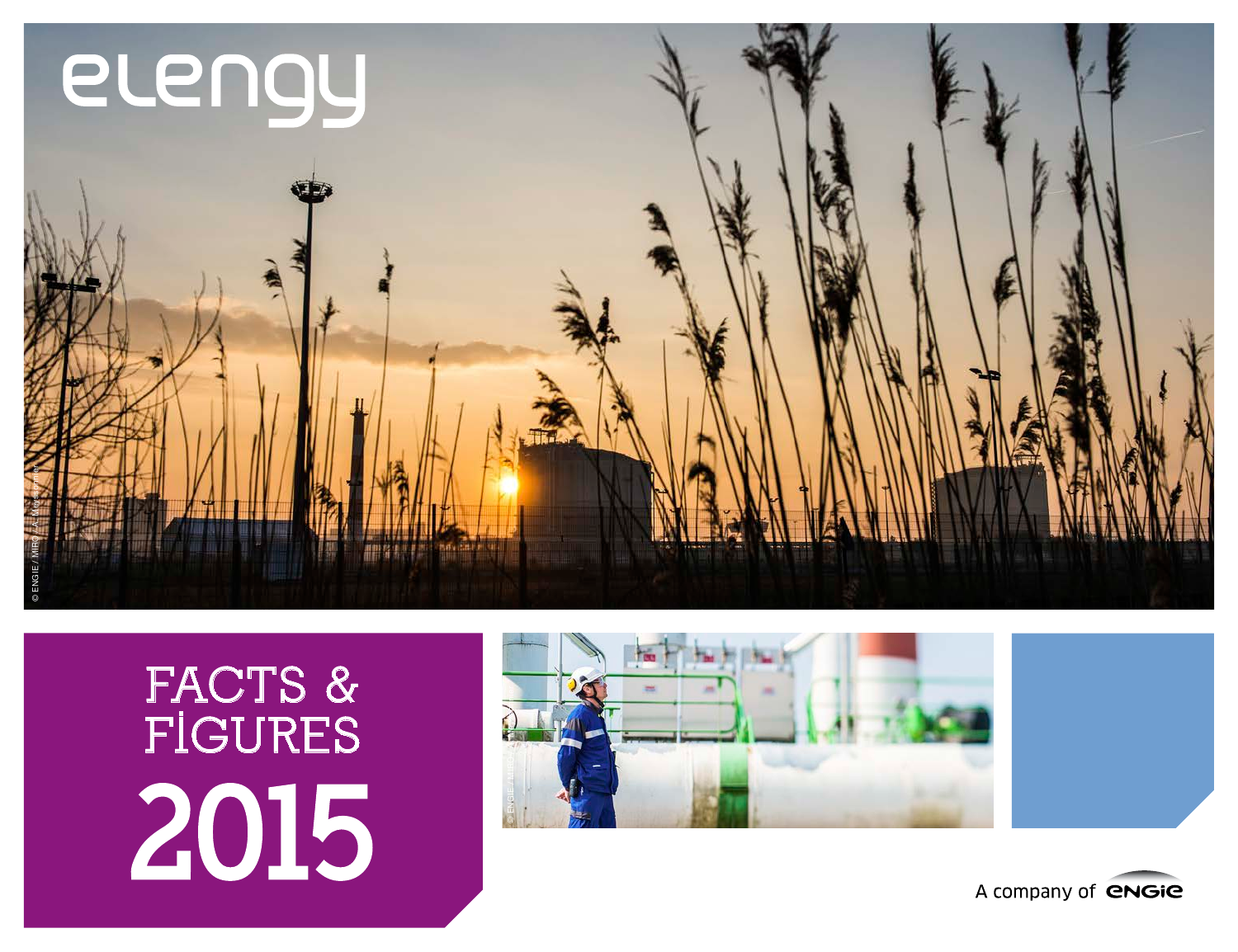

## 840 000 m<sup>3</sup> of LNG



17 мтрл **REGASIFICATION CAPACITY**



113**LNG CARGO UNLOADINGS** 8**LNG SHIP RELOADINGS**  1538**LNG TRUCK LOADINGS**





33 **CUSTOMERS** *for Elengy and its subsidiary Fosmax LNG*



€ 319 million **REVENUES FROM THIRD-PARTY ACCESS STORAGE CAPACITY** FEBRUARY **TO LNG TERMINAL AGREEMENTS**



71,3**TWh unloaded**



3long-term **INTERNATIONAL ASSIGNEMENTS:** Indonesia, United Arab Emirates

3**FRAMEWORK CONTRACTS** for technical services: Indonesia, India, Philippines



300+ **VISITORS TO OUR FACILITIES,** 7600 + visitors at Elengy terminals since 2006

# **FACTS & FIGURES 2015**

**Signing of an agreement** for the professional integration of disabled workers

### MARCH

**Launch of a training course** to support the development of small-scale LNG activity in partnership with the IPER - Harbour Institute of Le Havre -

### APRIL

**Signing of a partnership with Hélène Defrance** – a member of the French Olympic sailing team – to help her to prepare for the Rio 2016 Olympic Games selection process



### MAY

 The Fos Tonkin LNG terminal **loaded its 100th LNG truck**



### JUNE

### **Signing of a long-term transhipment agreement** with Novatek Gas and Power in the LNG

terminal of Montoir-de-Bretagne

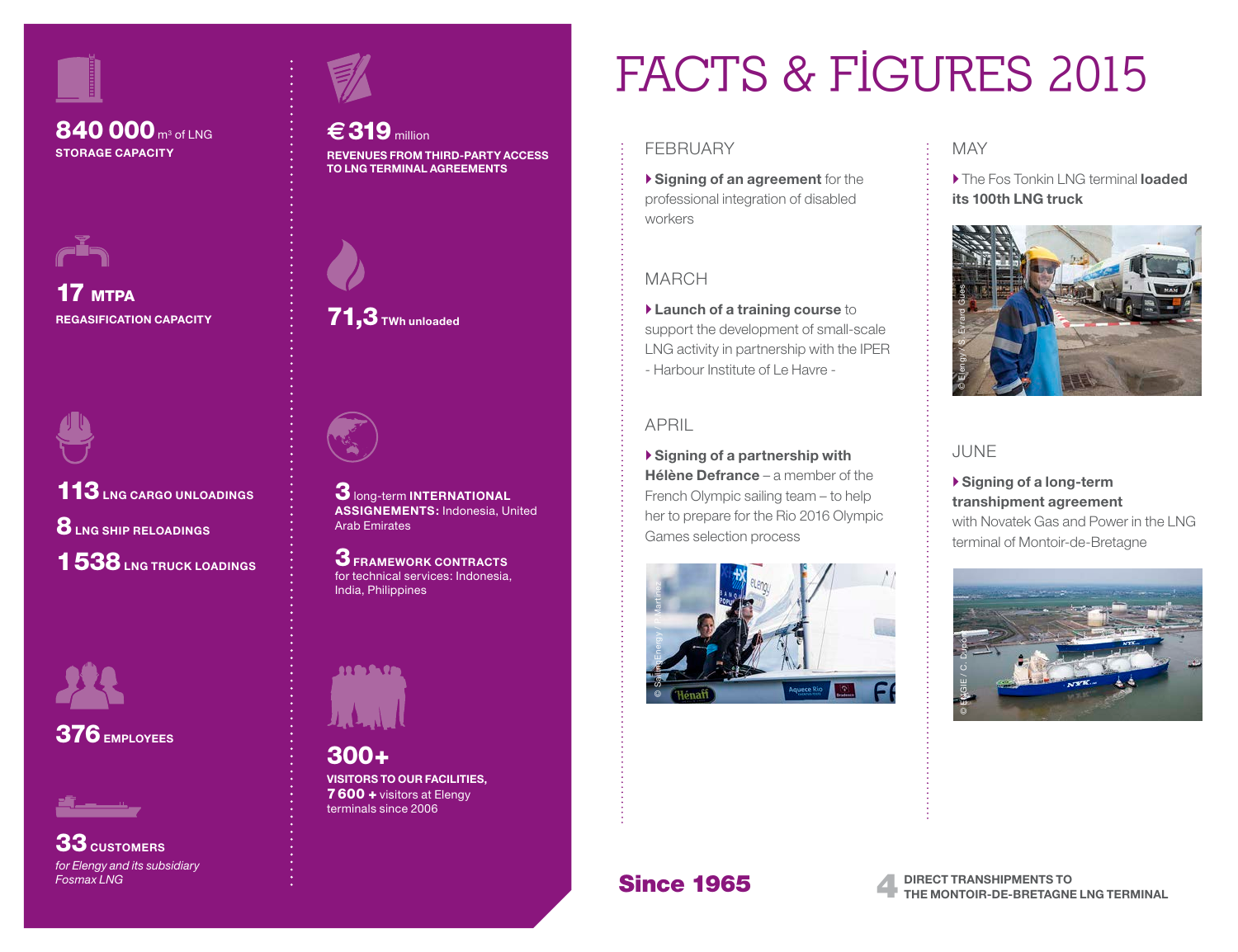### JUNE

**Open-house event** at the Montoirde-Bretagne LNG terminal



### JULY

Signing of the **new Environmental and Societal Responsibility policy**

 The Montoir-de-Bretagne LNG terminal loaded its **1 000th LNG truck**



### SEPTEMBER

**Celebration of 50 years** of LNG terminals at Fos-sur-Mer



### **SEPTEMBER**

**Elengy won an award for its GD.ID initiative** in the second edition of the Participative Innovation Trophies. A third of employers took part in the awards in 2015

**Certifications renewal of ISO 9001-quality- and ISO 14001 -environment** - 1st certifications of truck loading activities by the certification organization DNV GL

### OCTOBER

**Commissioning of the sendout weekly flexibility** service at the Fos Cavaou LNG terminal

**CRE - Energy Regulatory Commission - deliberation on the midterm tariff revision** that modifies Elengy LNG terminal access tariffs for 2015 and 2016

**Open-house event** at the Fos-sur-Mer LNG terminals



### NOVEMBER

Elengy helped to roll out **a training course on LNG fuelling** with the Port of Le Havre as part of the SAFE SECA project

### DECEMBER

**Launch of a transhipment offer at the Fos Cavaou terminal** thanks to a partnership between Fos Cavaou LNG terminal and Teekay Marine Solutions Ltd



**Hands-on LNG fire fighting exercises** organized at Fos-sur-Mer for a a Petronet LNG team



 $\blacktriangleright$  Increase in the capacity of the truck loading station at the Montoir-de-Bretagne LNG terminal: capacity to load 12 times per day